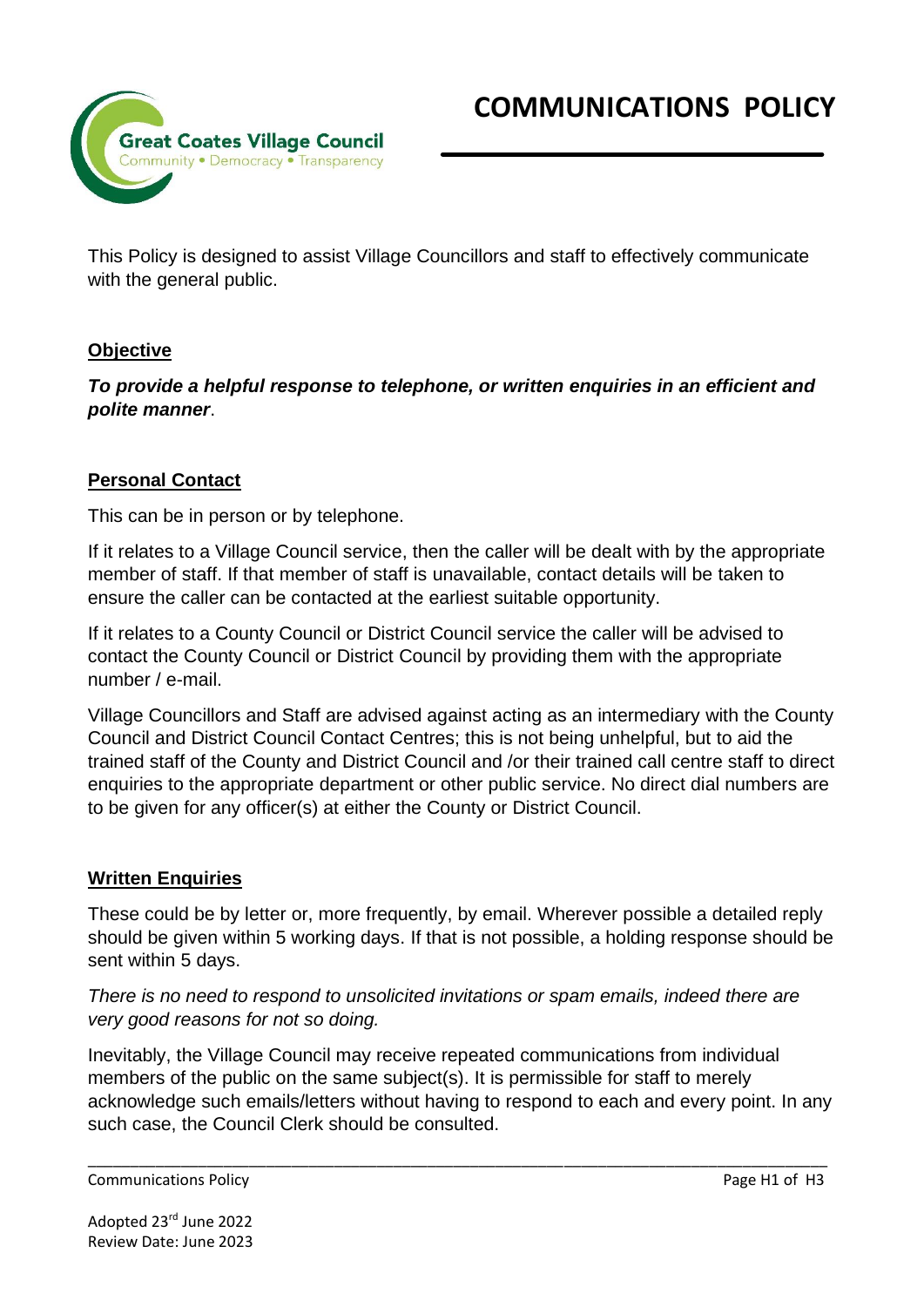It should always be remembered that it is possible to recover any electronic correspondence.

## **Correspondence Issued By The Council**

All correspondence representing he view of the Council should only be issued by the Clerk following agreement by the Council or relevant Committee. If individual Councillors choose to send letters to express their own opinion on Council policies, they are strongly advised to check their facts first with the Clerk.It should always be made absolutely clear whether the views put forward are those of the Council or of an individual Councillor.

#### **Village Councillor's Details**

If requested, the staff will provide a member of the public with the names and email addresses of Village Councillors. Telephone numbers or their private address will not be released without the express permission of the Councillor.

#### **Media Statements**

In accordance with the Council's adopted Social Media Policy, the Clerk to the Council is the Council's nominated Press Officer with the authority to issue official press releases. No other member of staff (other than the Chair or Vice Chair deputising for the Council Clerk) has the authority to issue public statements on behalf of the Council.

Any press release from the Village Council is to be approved by the Council Clerk and where requested, copied to all Village Councillors.

Press releases from the Village Council need not be formally worded in stilted language but must not be partisan.

Councillors can communicate to the media but must ensure that it is clear that the opinions given are their own and not necessarily those of the Council e.g. 'A.N. Other is a Great Coates Village Councillor but the views expressed here are his/her own and not necessarily those of the Great Coates Village Council'.

For the avoidance of doubt, an individual Village Councillor or political party may issue their own statements to the media but those must not give the impression of being a release from the Village Council.

Publicity touching on issues that are controversial or on which there are arguments for and against the views or policies of the Council should be handled with particular care. Issues must be presented clearly, fairly and as simply as possible, although Councils should not oversimplfy facts, issues or arguments.

In particular, Officers and Councillors should always have due regard for the longterm reputation of the Council in all their dealings with the media.

\_\_\_\_\_\_\_\_\_\_\_\_\_\_\_\_\_\_\_\_\_\_\_\_\_\_\_\_\_\_\_\_\_\_\_\_\_\_\_\_\_\_\_\_\_\_\_\_\_\_\_\_\_\_\_\_\_\_\_\_\_\_\_\_\_\_\_\_\_\_\_\_\_\_\_\_\_\_\_\_\_\_\_\_\_\_\_